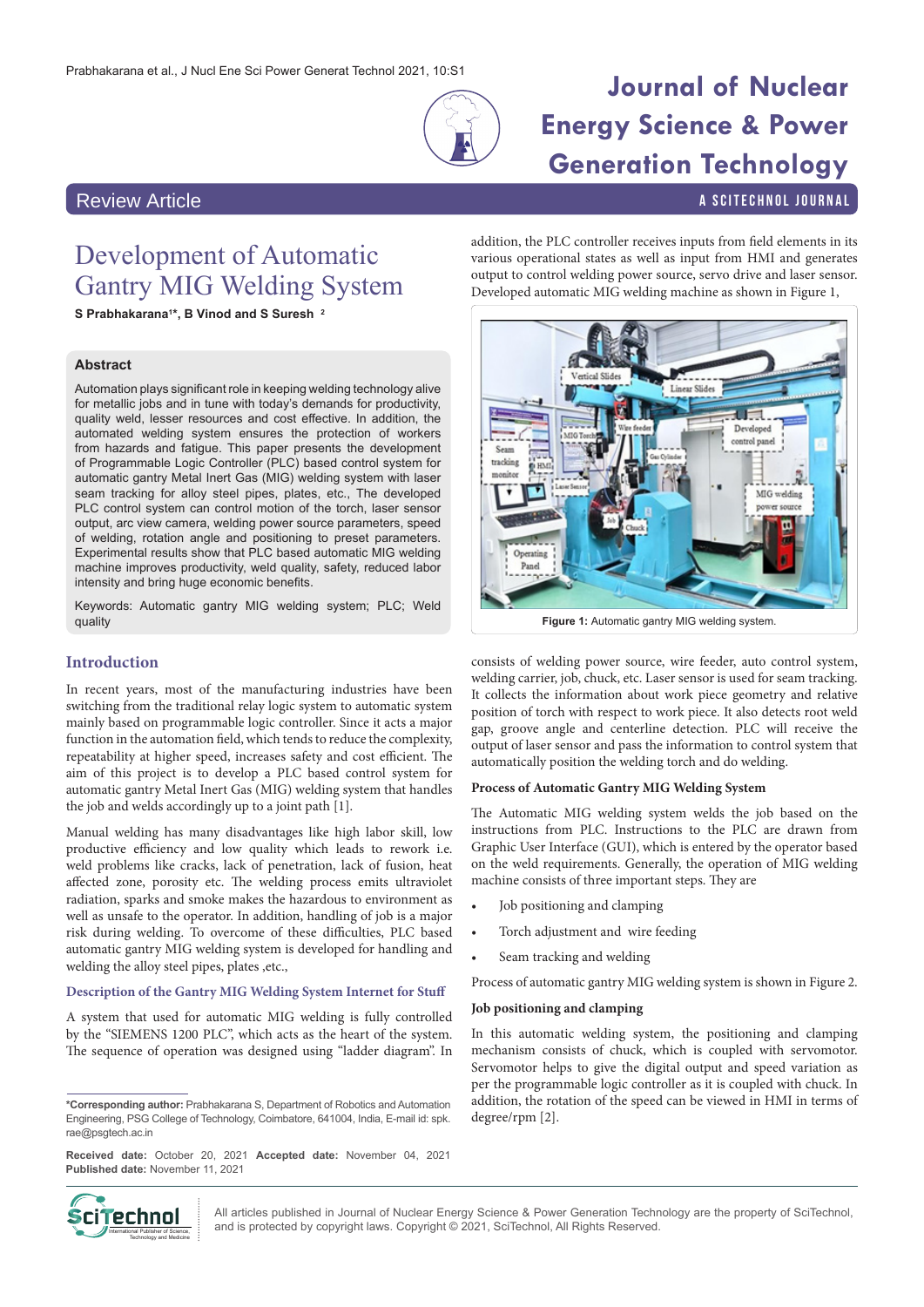

#### **Torch adjustment and wire feeding**

Water cooled MIG torch is mounted on a square block, which is supported with the column and boom. On the same square block, there is a wire-feeding unit feeding of filler wire. Servomotor is provided at the top of arrangement. By using the servomotor, the height of the MIG torch is adjustable, according to the requirement of job position. This assembly also capable to move horizontally and vertically.

#### **Seam tracking and welding**

Seam tracking, also known as joint tracking using laser sensor. This process involves a real-time tracking just ahead of where the weld is being deposited. This allows for not only machine trajectory shifts it also provides the feedback to the PLC for controlling.

Welding involves joining of two metals by using high heat to melt the parts together and allowing them to cool causing fusion. In MIG welding, shielding gas (Argon, Co2, Helium, mixture etc.,) has been supplied along with the filler wire to obtain better quality of welding.

### **Architecture of PLC based Control System**

The basic architecture of a PLC based control system consists of main components like PLC, servo drives, relay unit, HMI, MIG welding power source and I/O modules.

The PLC module consists of the Central Processing Unit (CPU) and memory. In addition to a microprocessor, the PLC also contains at least an interface to a programming device and may contain interfaces



to remote I/O and other communication networks. The types of I/O modules include discrete (on/off), analog, sensors and special modules like motion control or high-speed counters. The field devices are connected to the I/O modules [3]. The developed control system architecture is shown in Figure 3.

#### **Control System Hardware Design**

Control system hardware consists of the following main components Li et al. [4]. The developed PLC based control system was shown in Figure 4.



#### **Circuit breaker**

A circuit breaker is an automatic circuit protection system. Breakers are installed in an electrical panel (breaker box) and each circuit is attached to a singular breaker. The breaker will monitor the circuit and in the event of a complication such as an overload, the breaker will immediately shut off that circuit. This is often colloquially called a "breaker trip" or "tripping a breaker" and it commonly happens when appliances or equipment acts up or too many high-power draw tools are placed (plugged into) a single circuit. There are two types of breakers are using in this control system *i.e*. MCCB and MCBs.

#### **SMPS**

SMPS (Switched Mode Power Supply) converts input supply drawn from the AC mains; the input voltage is first rectified and filtered using a capacitor. Here the 230 V AC supply is converted into 24 V DC supply by using SMPS. This will power the Input and Output control devices in the controller.

#### $PIC$

A programmable logic controller is a digital computer used for automation of typical industrial electro-mechanical processes such as control of machinery on factory assembly lines, amusement rides, or light fixtures. PLCs are designed for multiple arrangements of digital and analog inputs and outputs, extended temperature ranges, immunity to electrical noise and resistance to vibration and impact. Early PLCs were designed to replace relay logic systems. These PLCs were programmed in ladder logic, which strongly resembles a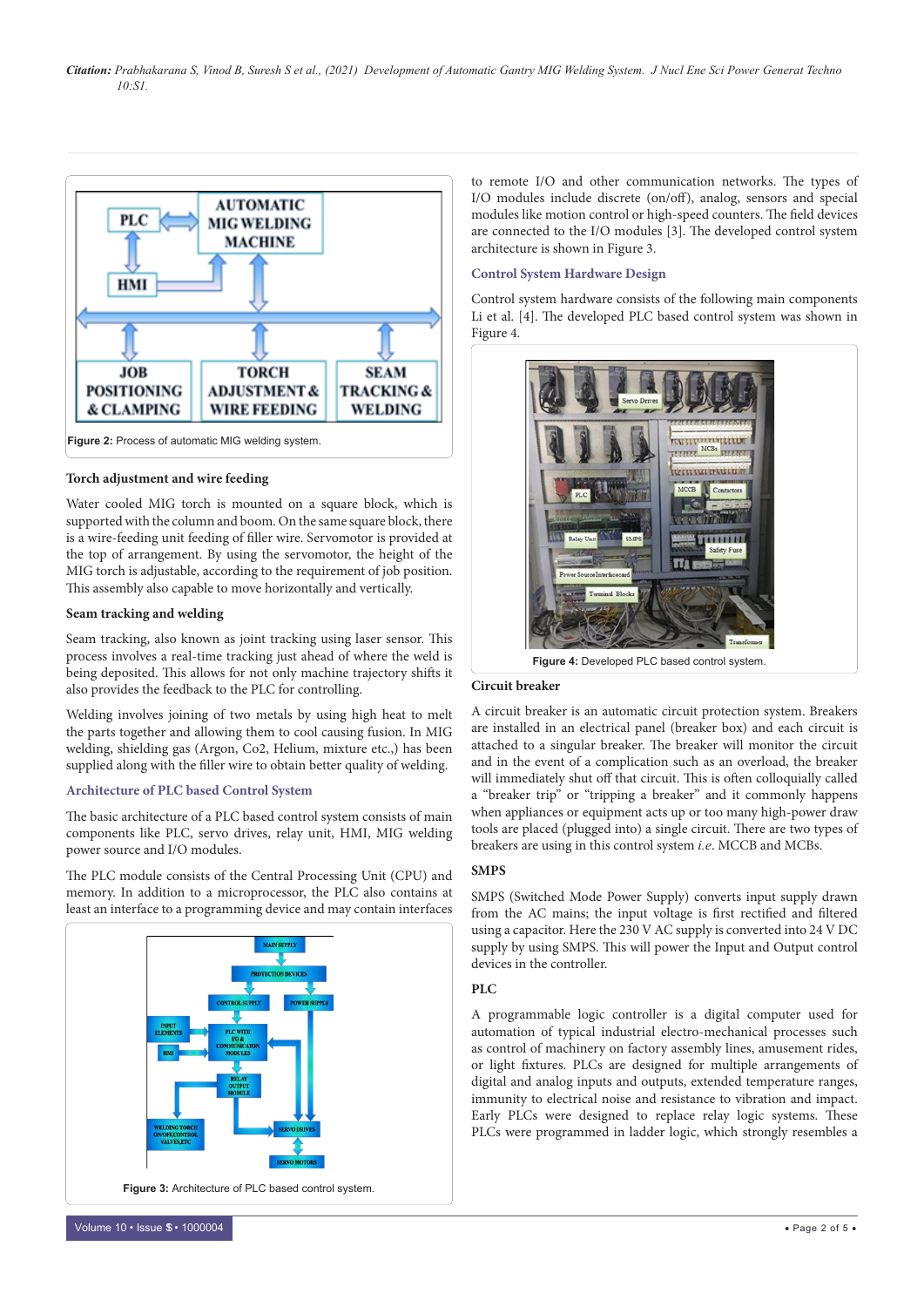schematic diagram of relay logic. This program notation was chosen to reduce training demands for the existing technicians. It is heart of an auto MIG welding machine. The data from HMI and field inputs are compiled in PLC as comparison with sequence of operation already loaded in the CPU. In addition, all the operations are controlled and executed through it from the start of welding until the end.

#### **Transformer**

A transformer is a static electrical device that transfers electrical energy between two or more circuits through electromagnetic induction. A varying current in one coil of the transformer produces a varying magnetic field, which in turn induces a varying Electromotive Force (EMF) or "voltage" in a second coil. Power can be transferred between the two coils, without a metallic connection between the two circuits. Transformer is used to increase or decrease the alternating voltages in electric power circuit.

#### **Human Machine Interface (HMI)**

PLC control system for an actual value, in addition to hardware and software, there should be suitable for the user easy operation and of human-machine interface. HMI design quality, directly affect the users of the software product evaluation, thus affecting the competitiveness of the software product. The HMI includes the electronics required to signal and control the state of industrial automation equipment. These interface products can range from a basic LED status indicator to a 20-inch TFT (Thin Film Transistor) panel with touch screen interface. This machine consists of a touch screen with alpha numeric keypad provided over it.

HMI is connected with PLC through ethernet communication. Therefore, the data which is entered in the HMI is directly saved in PLC. In this machine, HMI have welcome screen, parameter settings screen, alarm screen. It is mainly used to set control parameter, starting and stopping the machine, real-time data display, work status displays and fault information display. Figure 5 and Figure 6 gives the HMI screens of developed control system.



#### **Relay board**

A relay board is a device that consists of a number of relays that are mounted in control panel. A relay is a switch that utilizes an armature powered by an electromagnet in order to complete an electrical circuit. Relays are commonly used to operate the circuits that provide power to motors and lights. Relays are simple devices that are comprised of four basic components. Relays make use of an electromagnet, a spring



and a set of electrical contacts, which are connected to an armature [5]. Without power to operate the electromagnet, the armature is held in position by the spring, which keeps it from making contact with the second electrical circuit that it is designed to operate.

## **Input devices**

The devices which are used to input the data and the programs in the controller known as "input devices". Input device can read data and convert them to a form that a controller can use. Output device can produce the final product of machine processing into a form usable by humans for welding application [6]. It provides human to machine communication. Some of the I/O elements are given below:

- Limit switches
- Push buttons
- Emergency switches
- ON/OFF switches
- Laser sensor
- Proximity sensors

### **Servo drive**

A servo drive receives a command signal from a control system, amplifies the signal, and transmits electric current to a servomotor in order to produce motion proportional to the command signal. Typically, the command signal represents a desired velocity, but can also represent a desired torque or position. An encoder attached to the servo motor reports the motor's actual status back to the servo drive. The servo drive then compares the motor actual status with the commanded motor status. Then it alters the voltage frequency or pulse width to the motor to correct for any deviation from the commanded status.

#### **Servo motors**

A servomotor is a rotary actuator that allows for precise control of angular position, velocity and acceleration. It consists of a suitable motor coupled to a sensor for position feedback. It also requires a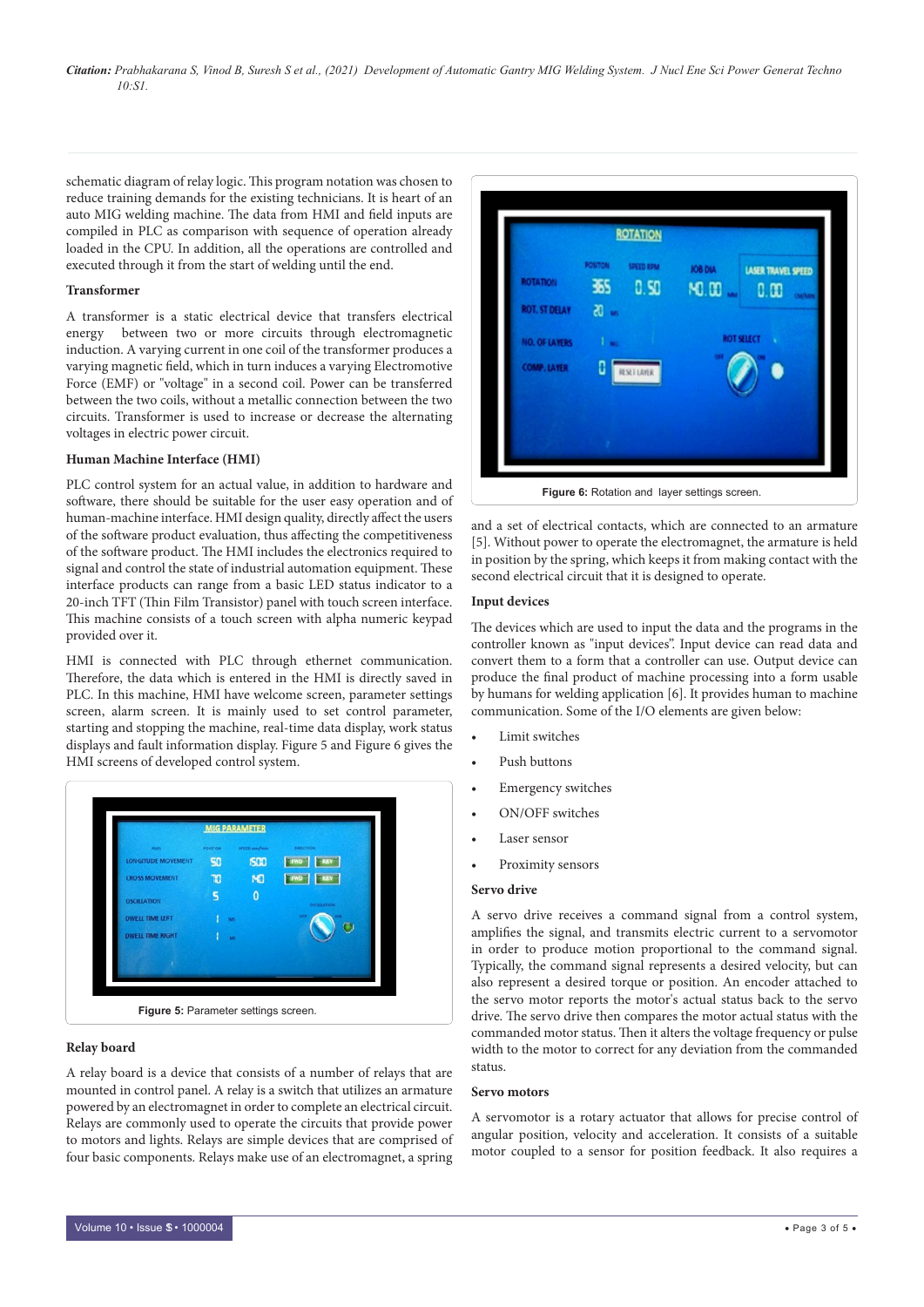relatively sophisticated controller, often a dedicated module designed specifically for use with servomotors. Servomotors are not a specific class of motor although the term servomotor is often used to refer to a motor suitable for use in a closed loop control system. In the Auto MIG there are five servomotors are used, three for major axis motion and two for minor axis motion for both left and right side torches. As it can provides variation in the speed during the operation according to the requirement that is why it is more useful.

# **MIG welding power source**

MIG is a power source, which is used to supply power to the welding. FRONIUS (TPS-400i) power source shown in Figure 7 is used in automatic MIG welding machine. The positive terminal of which is connected to the MIG torch while the negative terminal is connected to the work piece. It is connected to PLC to control the welding as per the programming in it.



It has digital display screen over which we can see the voltage and current during the welding. Automatic-cooling shutdown is available in it. In addition, we can able to set post flow gas time depend on the welding current [7].

#### **Program Sequence**

- The automatic MIG welding control system has two modes: manual and automatic.
- In the manual mode, by pressing a certain switch the operator can control the welding torch up, down, forward, backward and the work-piece rotation direction.
- In automatic mode, initially the operator fixes the work- piece or job on the chuck and moves the torch to a specified welding path.
- Select the linear or rotary job according to the requirement.
- For linear welding, enter the length of the weld path/weld length and for rotary welding, enter the rotation angle.
- Enter the welding parameters such as speed of welding, current, voltage, number of layers, delay time for every operation, etc.,
- Then press auto switch, machines works in auto mode for automatic welding operation.
- Laser seam tracking sensor is also mounted on the torch for tracing the width and depth of the groove. It will give the feedback to the PLC.
- PLC receives the laser sensor input and automatically adjusts the torch position and other settings for maintaining the arc gap as well as groove filling.
- After welding completion, the power source automatically stops process.

Same sequence continued for further process. Automatic welding machine's system flow chart is shown in Figure 8.



## **Acknowledgement**

The authors acknowledge the centre of excellence in welding engineering and technology, PSG college of technology (Supported by DHI, Govt.of India) for the financial support.

#### **Conclusion**

The manual welding process has lot many limitations and disadvantages like less productivity, inconsistence quality of welding, dimensional inaccuracy, hazardous to human welders and dependency on operators to large extent. All these disadvantages are overcome by PLC based automatic welding system. The system works during normal operation and greatly improved the automation processes with the use of the PLC. The wiring an installation procedure are also improved because the PLC input and output devices are assigned with specific addresses, and thus; further simplifies troubleshooting. Cost reduction mainly on the labor. Hence, only one or two personnel are needed for the operation and maintenance with the automation system. Industries are acquainted by welding automation will find many applications in several industries in coming decades. The use of PLC for controlling action of the automatic MIG welding system effectively results in increased production, less time consumption for welding, quality weld, less power consumption, better safety to the employees and there is no rewiring required in case of any alteration in control action.